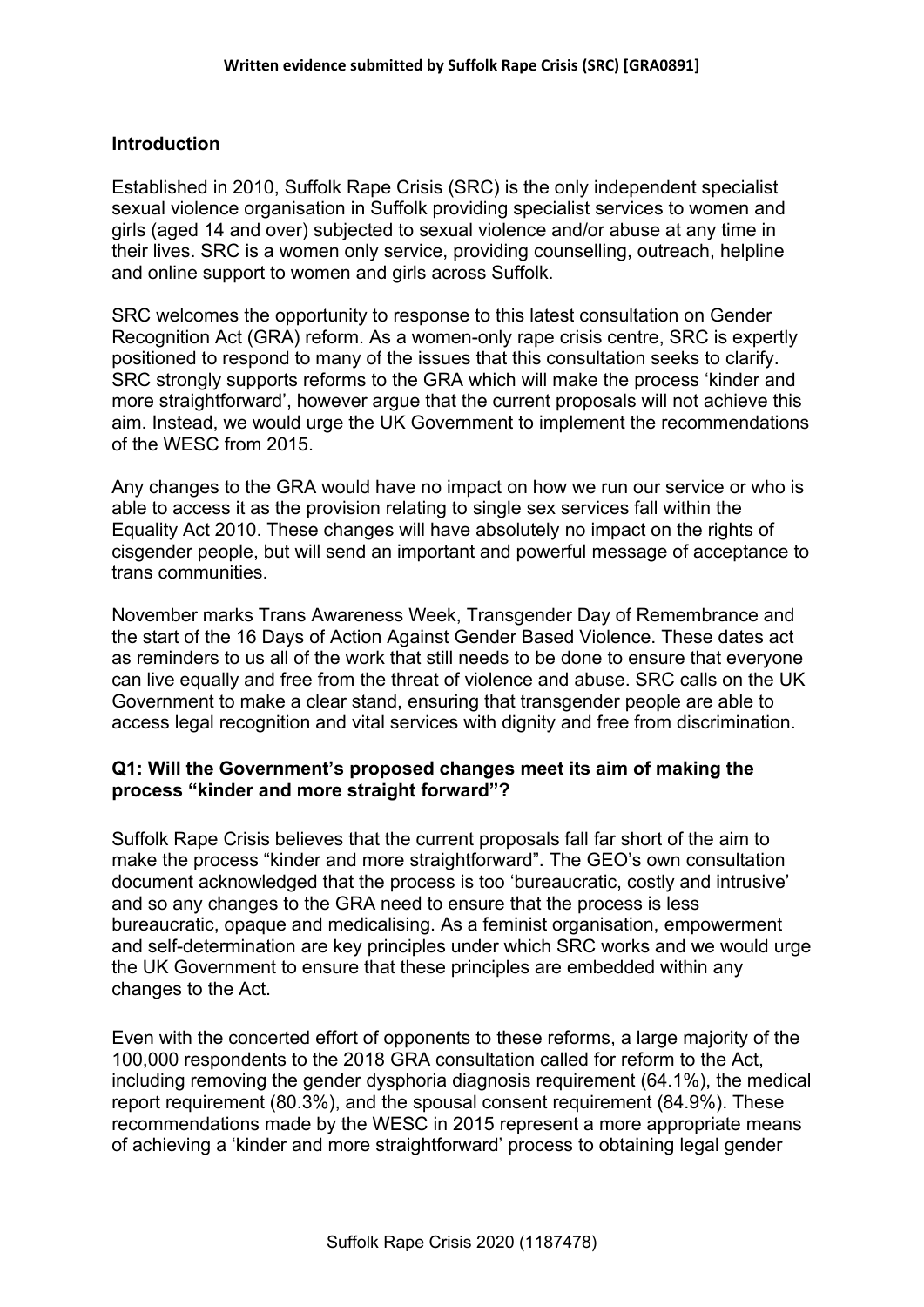recognition and so SRC would urge the UK Government to honour its earlier commitment to reform the GRA based on these recommendations.

### **Q2: Should a fee for obtaining a Gender Recognition Certificate be removed or retained? Are there other financial burdens on applicants that could be removed or retained?**

Research has shown that the current cost of the GRA application process is a barrier for a significant number of trans people (National LGBT Survey, 2018). SRC welcomes the move to reduce the fee to a nominal amount, but would encourage the UK Government to remove the fee entirely and to set out a clear timeframe for doing so. In addition, SRC believes that medical reports should not be required as this represents an additional financial barrier.

# **Q3: Should the requirement for a diagnosis of gender dysphoria be removed?**

SRC believes that GRA reform should remove the diagnosis of gender dysphoria requirement, as it stigmatises and medicalises trans people and reinforces the false belief that being trans is a mental illness. This is supported by 64% of respondents to the GRA consultation.

SRC believes that the requirement for a gender dysphoria diagnosis means applicants must navigate incredibly long waiting list for Gender Identity Clinics (18 months on average), or else incur high costs for private services. Removing the diagnosis requirement would both increase accessibility of legal gender recognition, and reduce pressure on GICs.

## **Q4: Should there be changes to the requirement for individuals to have lived in their acquired gender for at least two years?**

Suffolk Rape Crisis calls on the UK Government to remove the requirement for individuals to have lived in their acquired gender for 2 years. This timeframe is arbitrary and does not acknowledge the day-to-day realities for trans people who are living within a culture of transphobia and inequality. Trans people are more likely to experience homelessness, precarious living arrangements and unemployment than the UK population as a whole. The bureaucracy involved in changing day to day documents means that often trans people's documents do not match their gender.

Many of the women accessing our services have had to flee abusive relationships, have had to move multiple times or have not had a permanent address due to the violence they have been subjected to. This makes it incredibly difficult for women seeking a GRC to provide evidence of having lived in their acquired gender for two years. This wait leaves women in a precarious position in terms of employment and when accessing services, often resulting in them having to 'out' themselves.

### **Q5: What is your view of the statutory declaration and should any changes have been made to it?**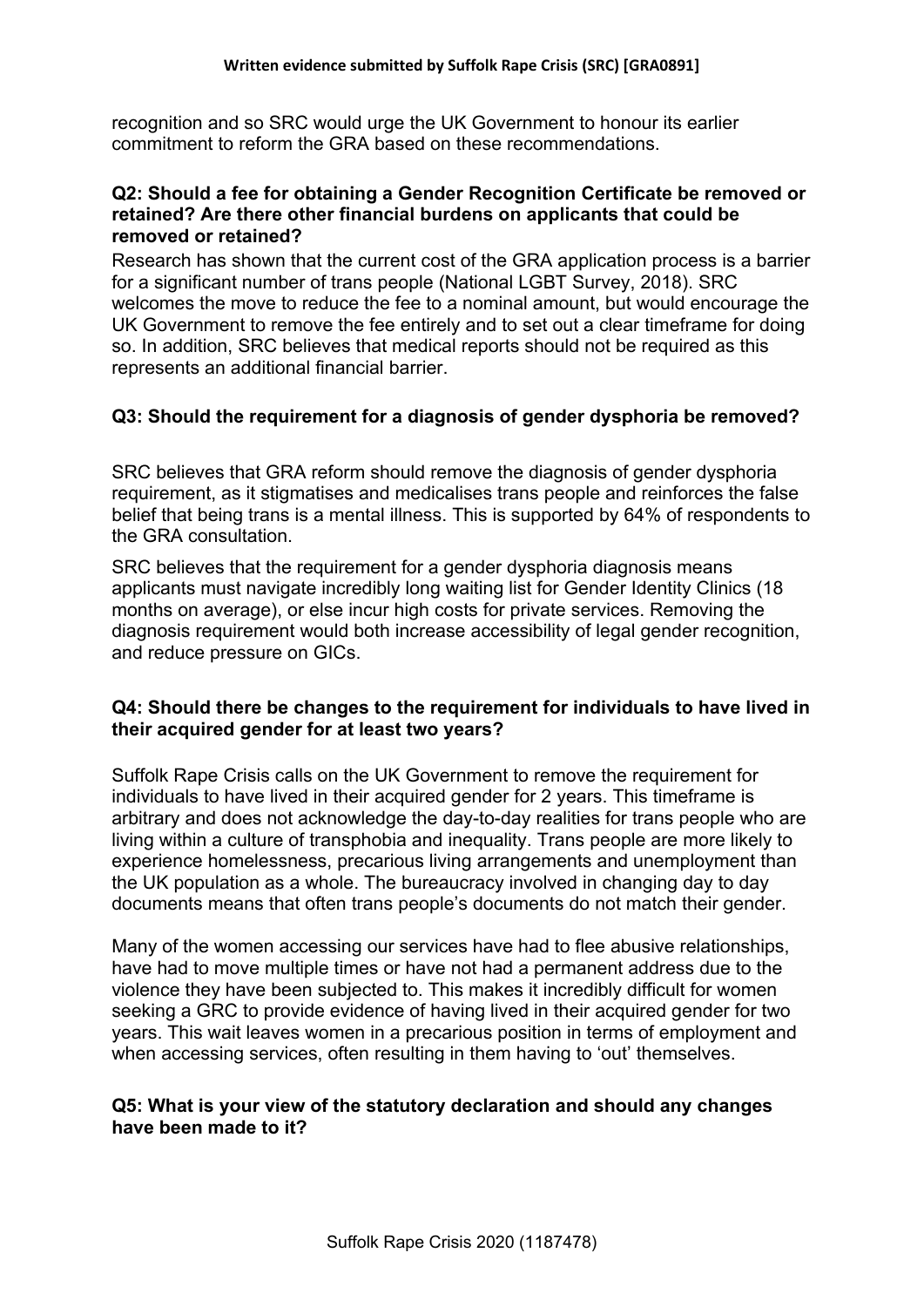Suffolk Rape Crisis believes that the statutory declaration should be retained, as part of a straightforward system of self-declaration. However, the 'until death' clause is unnecessary. People seeking recognition have a clear understanding of the implications of their decision and fraudulent applications are illegal.

### **Q6: Does the spousal consent provision in the Act need reforming? If so, how? If it needs reforming or removal, is anything else needed to protect any rights of the spouse or civil partner?**

The current spousal consent provision in the Act is wholly inappropriate and SRC urges the UK Government to remove this from the GRA. It is wholly inappropriate for a spouse to be able to block someone from having their gender legally recognised. As a service working with women subject to domestic abuse we are all too familiar with the ways that partners or ex-partners may seek to control a woman. Research has shown that abusive partners of trans people use their gender identity as a way of controlling them (Roch et al, 2010), including preventing them from accessing medical and legal transition.

85% of respondents to the consultation did not agree with the current provisions and we call on the UK Government to remove these.

# **Q7: Should the age limit at which people can apply for a Gender Recognition Certificate (GRC) be lowered?**

SRC believes that GRA reform should make legal gender recognition available to 16 and 17 year olds, in line with comparable rights and responsibilities such as entering the workforce, consenting to sex, and getting married.

## **Q8: What impact will these proposed changes have on those people applying for a Gender Recognition Certificate, and on trans people more generally?**

These changes will make a huge difference to the everyday lives of trans people in the UK. We know that an overwhelmingly high proportion of trans people would like to obtain a GRC (National LGBT Survey, 2018), but the many obstacles and barriers they face within the current system prevents them from doing so. These changes will have absolutely no impact on the rights of cisgender people, but will send an important and powerful message of acceptance to trans communities.

## **Q9: What else should the Government have included in its proposals, if anything?**

SRC believes that the UK Government should include non-binary identities within a reformed GRA, in line with the 65% of GRA consultation respondents who agreed with their inclusion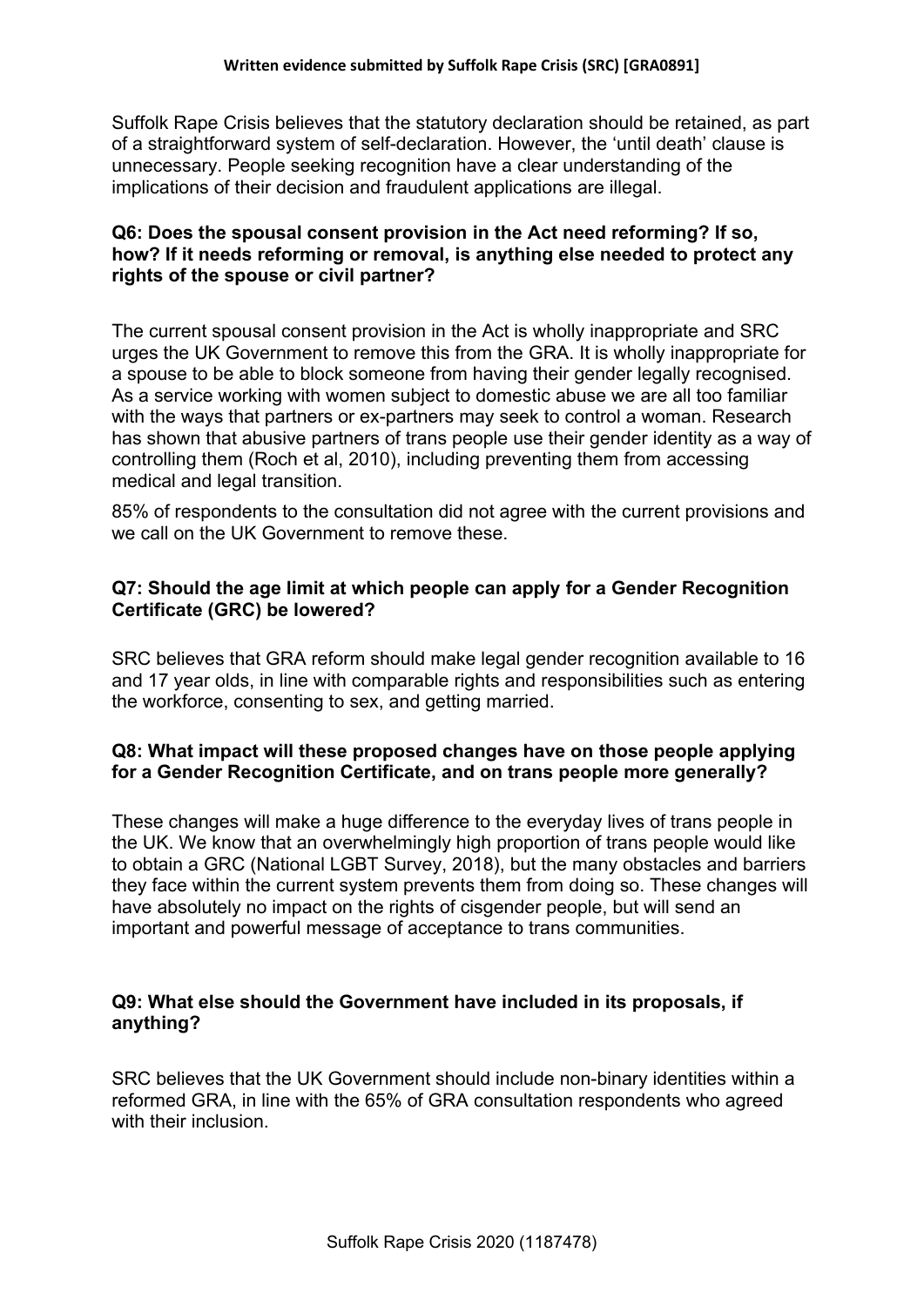### **Q10: Does the Scottish Government's proposed Bill offer a more suitable alternative to reforming the Gender Recognition Act 2004?**

SRC supports the Scottish Government's proposed bill to de-medicalise and streamline the current GRA application process, and to replace it with a straightforward system of self-declaration, but we are concerned by the retention of an arbitrary waiting period and a lack of recognition for non-binary people and under-18s.

### *Wider issues concerning transgender equality and current legislation:*

#### **Q11: Why is the number of people applying for GRCs so low compared to the number of people identifying as transgender?**

SRC believes that the number of applicants is so low because the process is opaque, intrusive, expensive, bureaucratic, and frequently demeaning.

The National LGBT Survey (2018) found that of the trans respondents who were aware of the process but did not have a GRC, the most frequently given reasons were not satisfying the requirements (44%), finding the process too bureaucratic (38%), and the process being too expensive (3%). Only 7% said they were not interested in getting a GRC.

**Q12: Are there challenges in the way the Gender Recognition Act 2004 and the Equality Act 2010 interact? For example, in terms of the different language and terminology used across both pieces of legislation.**

**Q13: Are the provisions in the Equality Act for the provision of single-sex and separate-sex spaces and facilities in some circumstances clear and useable for service providers and service users? If not, is reform or further guidance needed?**

**Q14: Does the Equality Act adequately protect trans people? If not, what reforms, if any, are needed**

Reform of the Equality Act is out of scope of GRA reform, and that GRA reform would not affect who can access single-sex services (including women-only services), as noted by the Equality and Human Rights Commission (EHRC).

Suffolk Rape Crisis is a feminist organisation and is one of the few remaining completely women only centres in England and Wales. Our service works on the basis of self-identification and within the principles of the Equality Act 2010. As a team we are committed to ensuring that all women are able to access specialist sexual violence support when and where they need it. As a service we are dedicated to providing a service that is diverse and meets the needs of all women.

Far from being a threat within our services, trans women have always been and will continue to be vital to our sector. Trans women access Rape Crisis centres as service users and are valued and valuable colleagues across the country. Our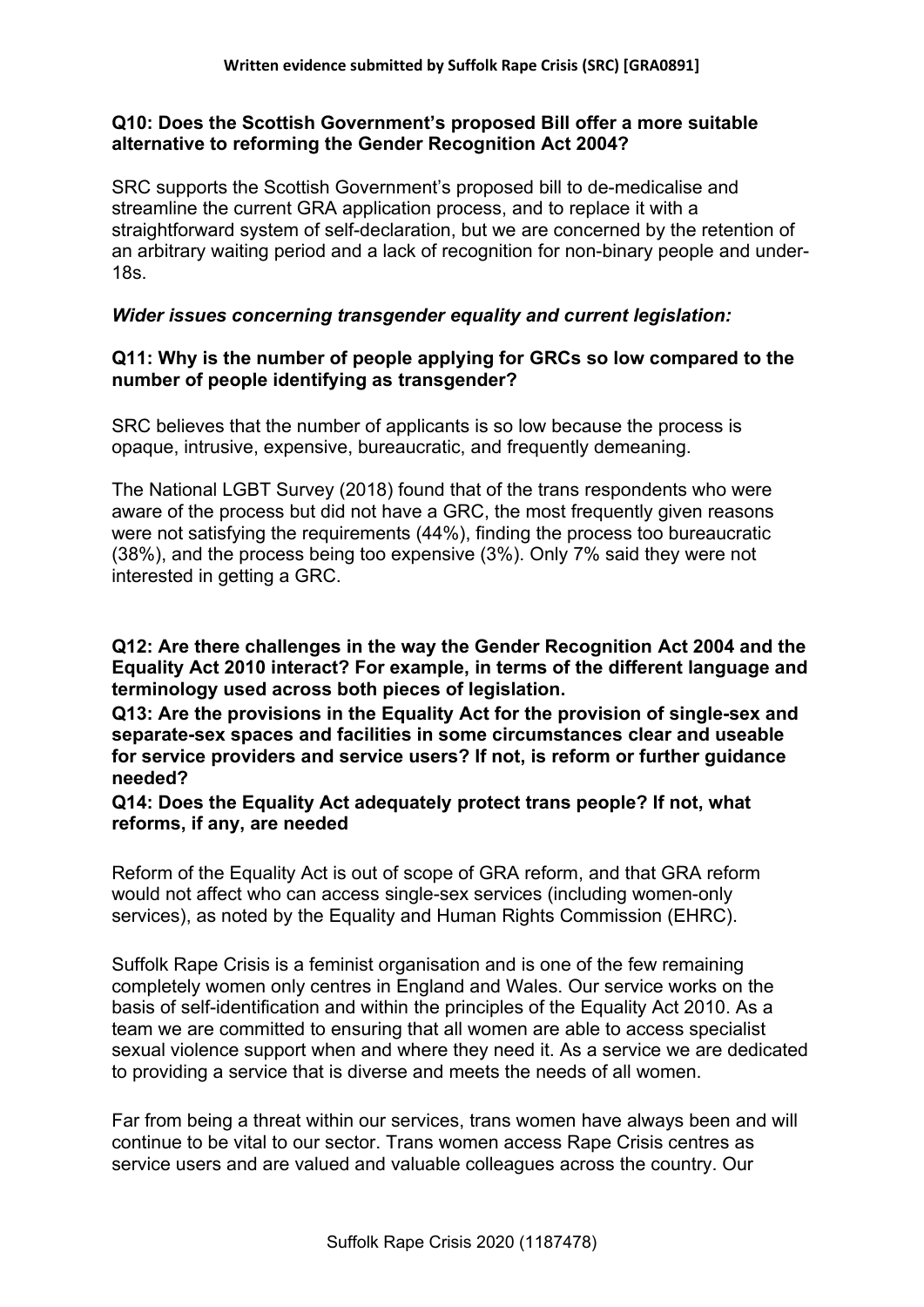services are better because of the contributions that trans women have made. At SRC there have never been any instances where our trans-inclusive policy has been queried or challenged by service users or where women within our service have been put at risk.

Any changes to the GRA would have no impact on how we run our service or who is able to access it as the provision relating to single sex services fall within the Equality Act 2010. We know that trans women are subject to high levels of violence and abuse, including sexual and domestic violence and that there are many barriers that prevent them from accessing specialist support. While we are loudly and proudly trans inclusive, we know that many trans women are reluctant to access services such as ours due to fear of receiving a transphobic response. SRC would be very concerned about any measures that increased the barriers for trans women accessing single-sex services.

SRC believes that the current statutory guidance on the Equality Act 2010 is already clear and usable for those organisations who seek to provide a non-discriminatory service.

### **Q15: What issues do trans people have in accessing support services, including health and social care services, domestic violence and sexual violence services?**

SRC believes it is vital that the UK Government acts to bring down waiting times for appointments at Gender Identity Clinics so that trans people can receive timely and appropriate transition-related health care. The current waiting times are completely unacceptable, causing unnecessary stress and anxiety for people needing these services.

There are considerable barriers for trans people being able to access domestic and sexual abuse services across England and Wales, as has been highlighted in recent research (see for example, Galop, 2019; SafeLives, 2018). One of these is the lack of specialist LGBTQ services outside of major cities and we would urge the UK Government to ensure that future funding for domestic abuse and sexual violence support includes resources for these life-saving organisations.

We know that trans women are subject to high levels of violence and abuse, including sexual and domestic violence. Trans women are not a threat to cisgender women and accusations to the contrary are not based on evidence. Despite this we are aware that services such as ours are being used by a small minority who seek to curtail trans women's hard-fought rights and freedoms. These voices tend to be loud and well-funded, but they do not represent the view of the majority of specialist services such as ours around the country.

## **Q16: Are legal reforms needed to better support the rights of gender-fluid and non-binary people? If so, how?**